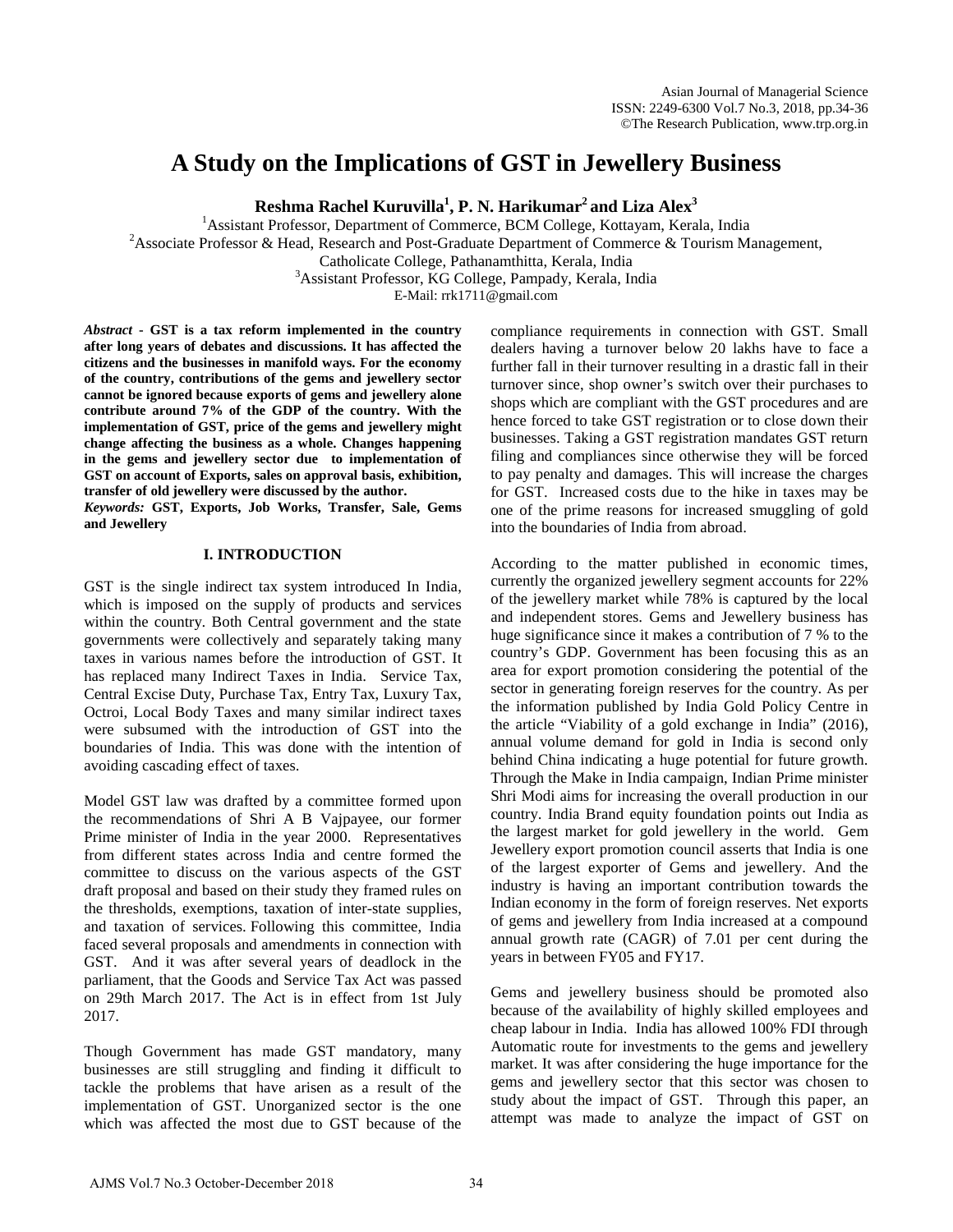Jewellery, i.e. the impact Goods and Services Tax (GST) has created on making charges and on the exchange of gold. Now, Sale of gold jewellery will attract a tax rate of 3% on the amount sold if supply is a composite one. Customs duty which is outside the ambit of GST will continue to be charged at the rate of 10% and job works on making charges will be levied at 5% of the value of job work undertaken. Before the introduction of GST, excise duty was 1% and 1.5% VAT (varies with state) along with 10 % customs duty.

| <b>Particulars</b>                    | <b>Price Before</b><br>GST | <b>Price after</b><br>GST |
|---------------------------------------|----------------------------|---------------------------|
| Price of Gold (a)                     | 100                        | 100                       |
| Customs Duty $(10\%)$ (b)             | 10                         | 10                        |
| $c = a+b$                             | 110                        | 110                       |
| $Exercise(1\%)$ d)                    | 1.1                        | 0                         |
| $E = c + d$                           | 111.1                      | 110                       |
| $VAT(1.2\%)(F)$                       | 1.3                        | 0                         |
| $G = E + F$                           | 112.4                      | 110                       |
| GST(3%) (H)                           | 0                          | 3.3                       |
| $I=H+G$                               | 112.4                      | 113.3                     |
| Making charges (12% of<br>c)(j)       | 13.2                       | 13.2                      |
| $K = i+j$                             | 125.6                      | 126.5                     |
| GST on making charges<br>$(5\%)$ (L)  | 0                          | 0.7                       |
| Total price of jewellery<br>$(M=K+L)$ | 125.6                      | 127.2                     |
| Total taxes due                       | 12                         | 14                        |

TABLE I SPLIT UP OF GOLD PRICES BEFORE GST AND AFTER GST

Under GST, taxable event is the supply of goods or services. And supply has been defined in the act under section 2(92) read with section 3 as follows, 'Supply' includes all forms of supply of goods and/or services such as sale, barter, transfer, exchange, licence, rental, lease or disposal in whatever name being called is made or agreed to be made for a consideration by a person in the course or furtherance of business.

Importance of supply in GST is that it will replace multiple taxable events such as manufacturing, service and sales which were subjected to tax during the existence of previous legislations of indirect taxes. Apart from the definition, Schedules I to III are added along with the definition of supply to give clarity for the provisions related to supply. In the case of gold jewellery, GST is imposed on making charges and in the sale value of gold. Therefore GST is being charged on the goods supplied as well as in the services provided.

#### **II. PURCHASE/SALE OF JEWELLERY**

When a person purchases jewellery from a registered business owner and the businessman has charged making charges and rate of gold jointly in the invoice, then it would be treated as a composite supply and GST at the rate of 3% alone would be charged from the consumer., But if the invoice mentions making charge and the rate of gold separately, then GST at the rate of 3% on Gold purchase and 18% on making charge has to be collected from the customer.

# **II. TRANSFER OF USED GOLD JEWELLERY TO A JEWELLER**

If an individual customer sells his old jewellery to a registered jewellery business owner, then that need not be considered as a supply since such a transfer is not done as a regular business transaction but is being undertaken seldom. If old jewellery is exchanged for the new jewellery, transaction value of the exchange would be on the basis of goods having similar character and nature to that of the goods being exchanged for the old product and GST would be charged on the transaction value computed based on the like goods. A Study on the Implications of GST in Jewellery Business<br>be treated as a composite supply and GST at the rate of 394<br>alone would be charged from the consumer. But if the<br>since mentals charge and the case of 394<br>study on t

Purchase from an individual customer by the jeweler will not attract reverse charge mechanism too on such purchases. But if the supply is from an unregistered supplier to a registered supplier, then reverse charge will come into play.

## *C. Jewellery Sent for Exhibition*

When goods are being sent out to a person other than a customer , It is not treated as a sale due to lack of a consideration ,but simply a transfer which may be returned back if sale doesn't complete during the exhibition. A delivery challan will be enough in the case of such a transaction.

#### *D. Job Works Related to Jewellerey*

Job work has been explained in the act as 'any treatment or process undertaken by a person on goods belonging to another registered person. This explanation implies that making or repairing works undertaken by the jobworker upon the request of the customer directly has to be treated separately apart from the job works undertaken from registered business units.

Making or repairing works upon the request of customers directly would attract GST at the rate of 18% whereas job works from a registered person would attract 5 % only. Supplying of goods for job work would attract GST at the rate of 3%. Purchase of goods from individual customers has to be treated as unregistered purchases.

### *E. Jewels Sold on Approval Basis*

If goods are sold on the condition of return by approval, then GST need not be paid if goods are returned back within the period of six months from the date of removal of goods. Delivery in this case will be made through a delivery challan instead of a tax invoice as per GST rules and